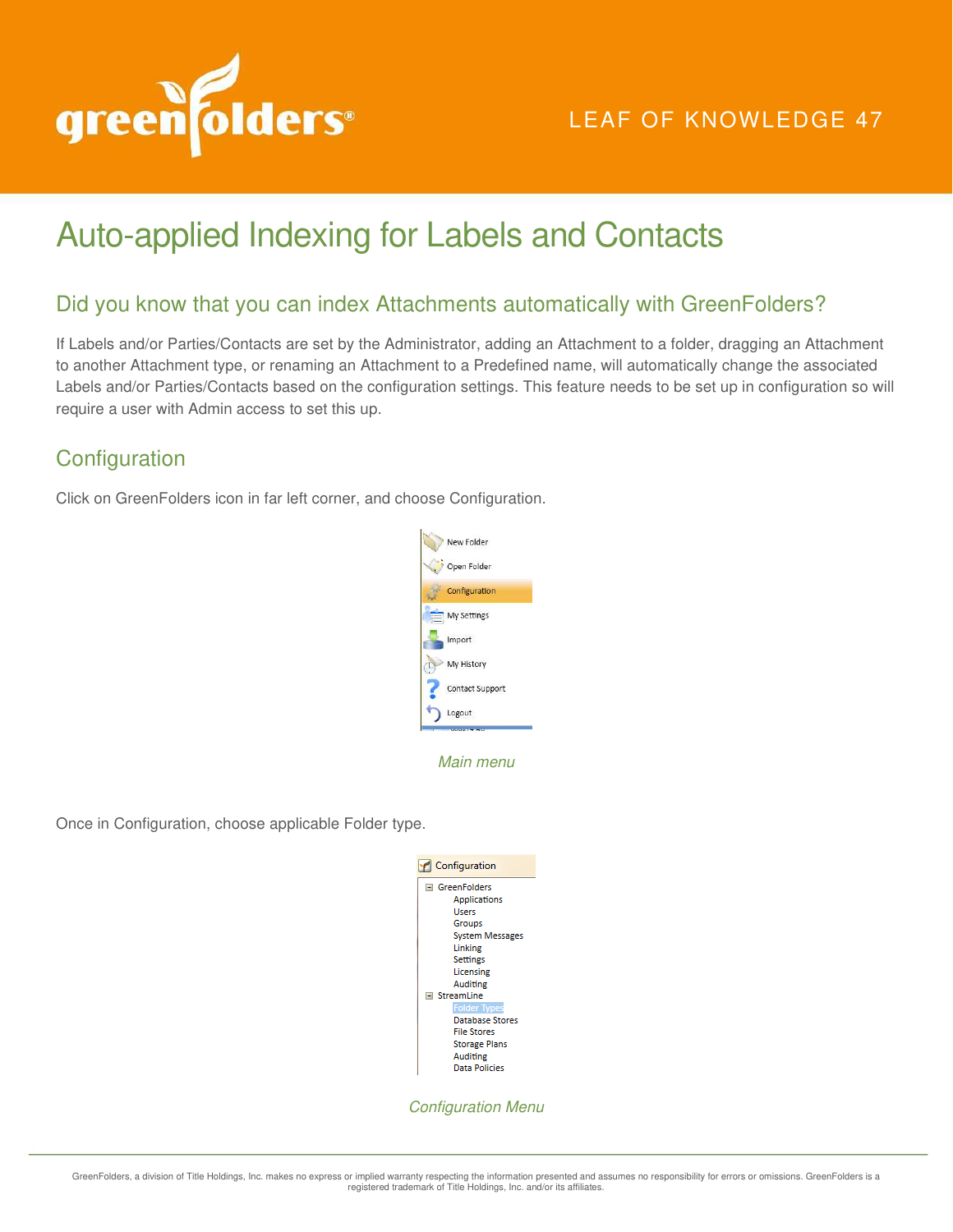Select the desired Attachment Type and click on Edit. You will see Auto Apply. You can now associate the required Label and/or Parties/Contacts with that Attachment type. You will no longer have to choose a specific label or Parties/Contacts in folder unless you want to make a change.

| General                      | Permissions                 | <b>Fields</b> | Attachment Types |  |
|------------------------------|-----------------------------|---------------|------------------|--|
|                              | <b>Attachment Types</b>     |               |                  |  |
| New                          | Delete                      | Edit          | Copy             |  |
|                              |                             | Name          |                  |  |
| Contracts<br>Escrow<br>Title |                             |               |                  |  |
|                              | <b>Bills Payoffs demand</b> |               |                  |  |
| <b>Statements</b>            | Recorded documents          |               |                  |  |

#### Attachment Type Menu

| General<br><b>Predefined Names</b> |                                                                            |
|------------------------------------|----------------------------------------------------------------------------|
|                                    |                                                                            |
|                                    |                                                                            |
| Name                               | <b>Bills Payoffs demand</b>                                                |
| Description                        |                                                                            |
| Compress                           | $\Box$ Encrypt                                                             |
| <b>Auto Apply</b><br>Labels        | Associate the following labels and contacts with attachments automatically |
|                                    |                                                                            |
| $2$ of $6$                         |                                                                            |

Auto-applied Labels and Parties/Contacts under Attachment Type